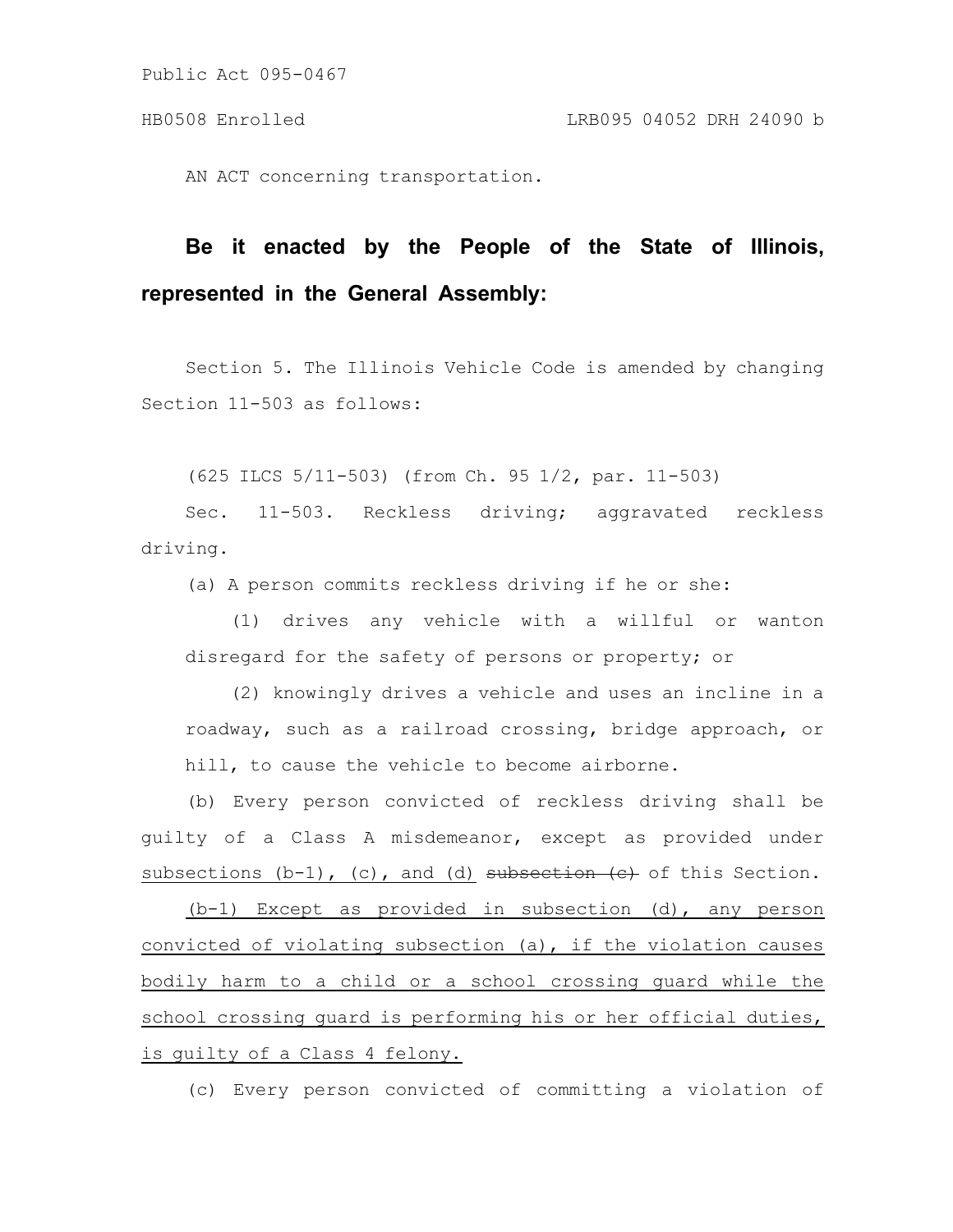subsection (a) shall be guilty of aggravated reckless driving if the violation results in great bodily harm or permanent disability or disfigurement to another. Except as provided in subsection (d) of this Section, aggravated Aggravated reckless driving is a Class 4 felony.

(d) Any person convicted of violating subsection (a), if the violation causes great bodily harm or permanent disability or disfigurement to a child or a school crossing guard while the school crossing guard is performing his or her official duties, is guilty of aggravated reckless driving. Aggravated reckless driving under this subsection (d) is a Class 3 felony. (Source: P.A. 93-682, eff. 1-1-05.)

Section 10. The Criminal Code of 1961 is amended by changing Section 9-3 as follows:

(720 ILCS 5/9-3) (from Ch. 38, par. 9-3)

Sec. 9-3. Involuntary Manslaughter and Reckless Homicide.

(a) A person who unintentionally kills an individual without lawful justification commits involuntary manslaughter if his acts whether lawful or unlawful which cause the death are such as are likely to cause death or great bodily harm to some individual, and he performs them recklessly, except in cases in which the cause of the death consists of the driving of a motor vehicle or operating a snowmobile, all-terrain vehicle, or watercraft, in which case the person commits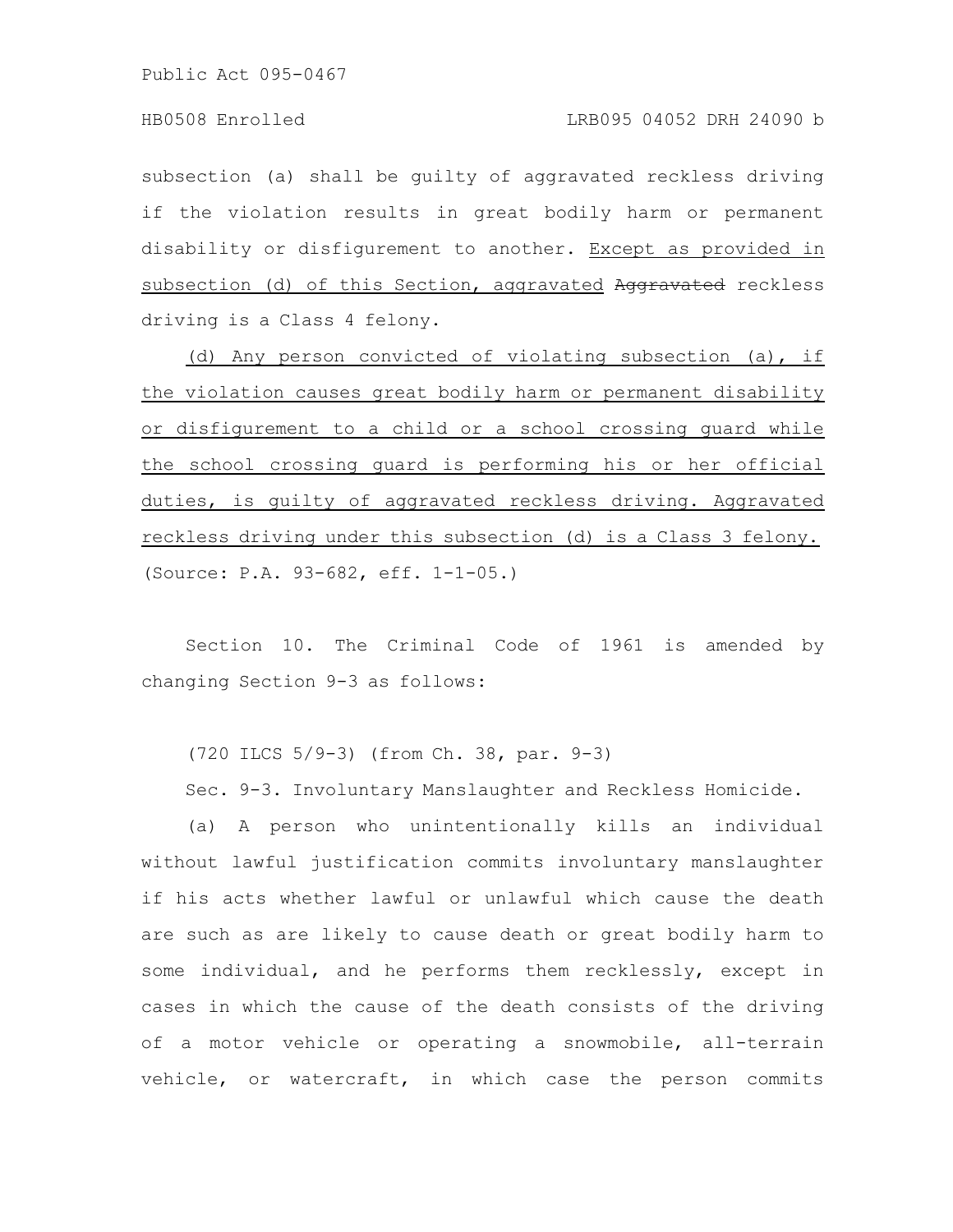## HB0508 Enrolled LRB095 04052 DRH 24090 b

reckless homicide. A person commits reckless homicide if he or she unintentionally kills an individual while driving a vehicle and using an incline in a roadway, such as a railroad crossing, bridge approach, or hill, to cause the vehicle to become airborne.

- (b) (Blank).
- (c) (Blank).
- (d) Sentence.
	- (1) Involuntary manslaughter is a Class 3 felony.
	- (2) Reckless homicide is a Class 3 felony.
- (e) (Blank).

(e-2) Except as provided in subsection (e-3), in cases involving reckless homicide in which the offense is committed upon a public thoroughfare where children pass going to and from school when a school crossing guard is performing official duties, the penalty is a Class 2 felony, for which a person, if sentenced to a term of imprisonment, shall be sentenced to a term of not less than 3 years and not more than 14 years.

(e-3) In cases involving reckless homicide in which (i) the offense is committed upon a public thoroughfare where children pass going to and from school when a school crossing guard is performing official duties and (ii) the defendant causes the deaths of 2 or more persons as part of a single course of conduct, the penalty is a Class 2 felony, for which a person, if sentenced to a term of imprisonment, shall be sentenced to a term of not less than 6 years and not more than 28 years.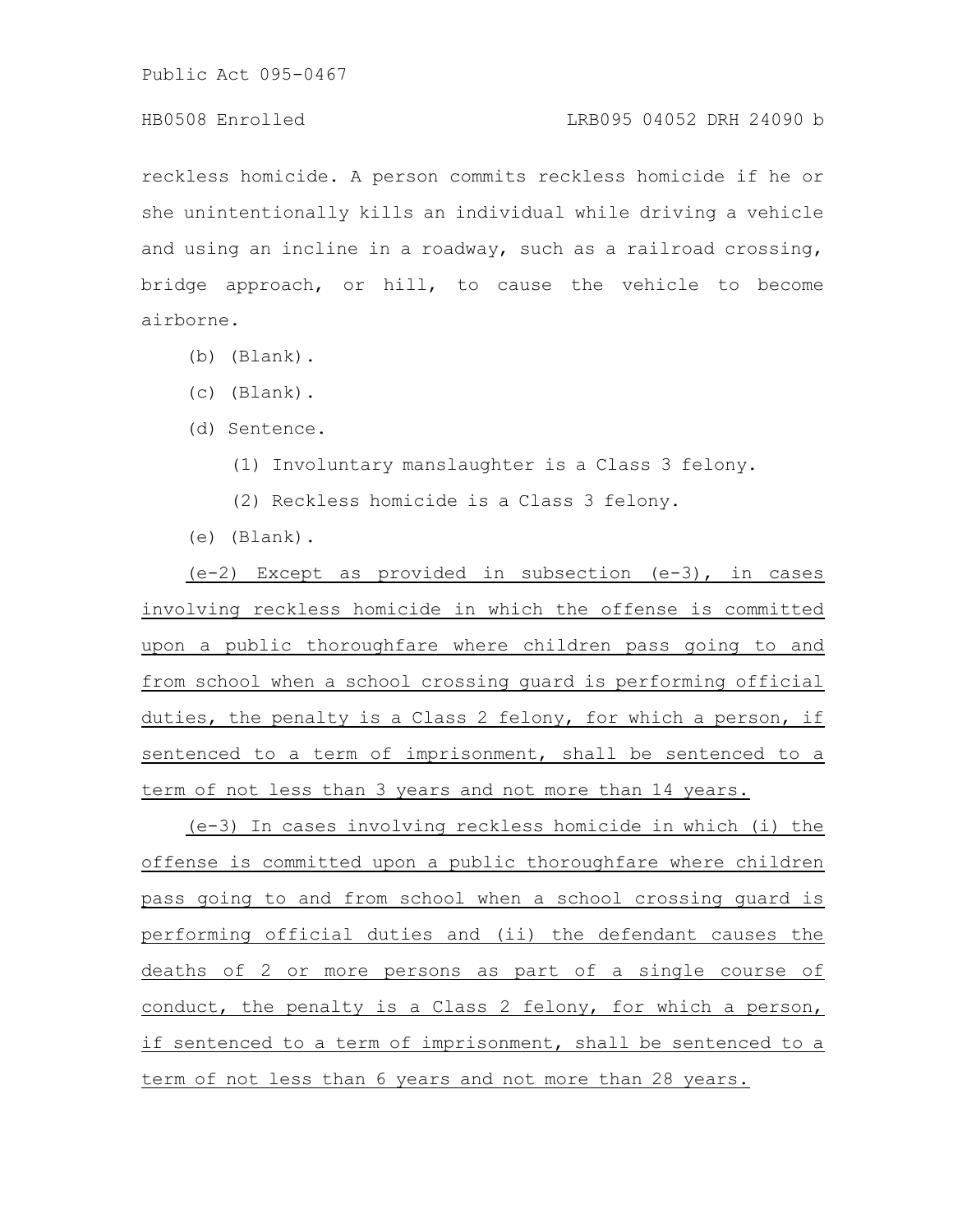### HB0508 Enrolled LRB095 04052 DRH 24090 b

 $(e-5)$  (Blank).

 $(e-7)$  Except as otherwise provided in subsection  $(e-8)$ , in cases involving reckless homicide in which the defendant was driving in a construction or maintenance zone, as defined in Section 11-605 of the Illinois Vehicle Code, the penalty is a Class 2 felony, for which a person, if sentenced to a term of imprisonment, shall be sentenced to a term of not less than 3 years and not more than 14 years.

(e-8) In cases involving reckless homicide in which the defendant was driving in a construction or maintenance zone, as defined in Section 11-605 of the Illinois Vehicle Code, and caused the deaths of 2 or more persons as part of a single course of conduct, the penalty is a Class 2 felony, for which a person, if sentenced to a term of imprisonment, shall be sentenced to a term of not less than 6 years and not more than 28 years.

(e-9) In cases involving reckless homicide in which the defendant drove a vehicle and used an incline in a roadway, such as a railroad crossing, bridge approach, or hill, to cause the vehicle to become airborne, and caused the deaths of 2 or more persons as part of a single course of conduct, the penalty is a Class 2 felony.

(f) In cases involving involuntary manslaughter in which the victim was a family or household member as defined in paragraph (3) of Section 112A-3 of the Code of Criminal Procedure of 1963, the penalty shall be a Class 2 felony, for